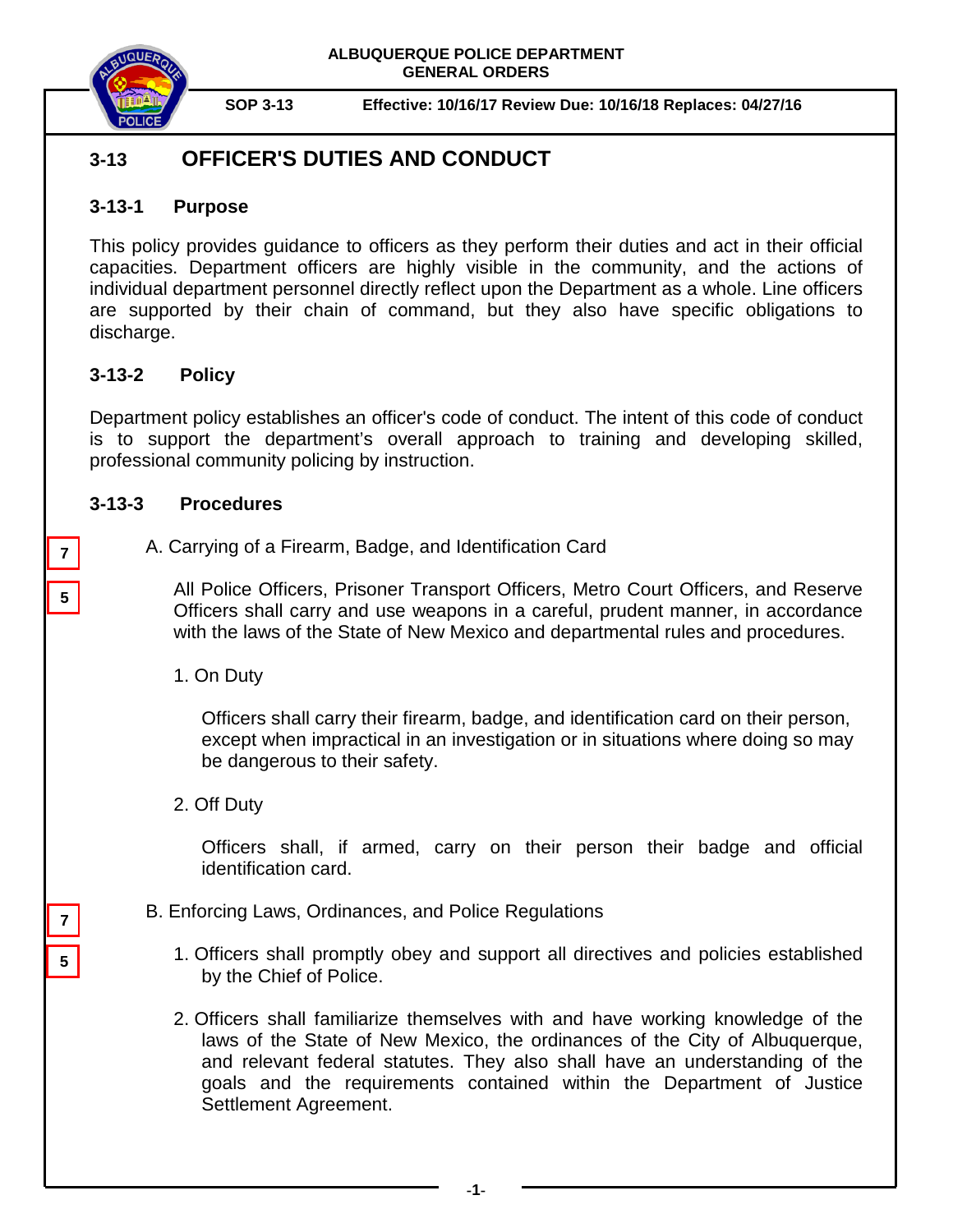

**-2-**